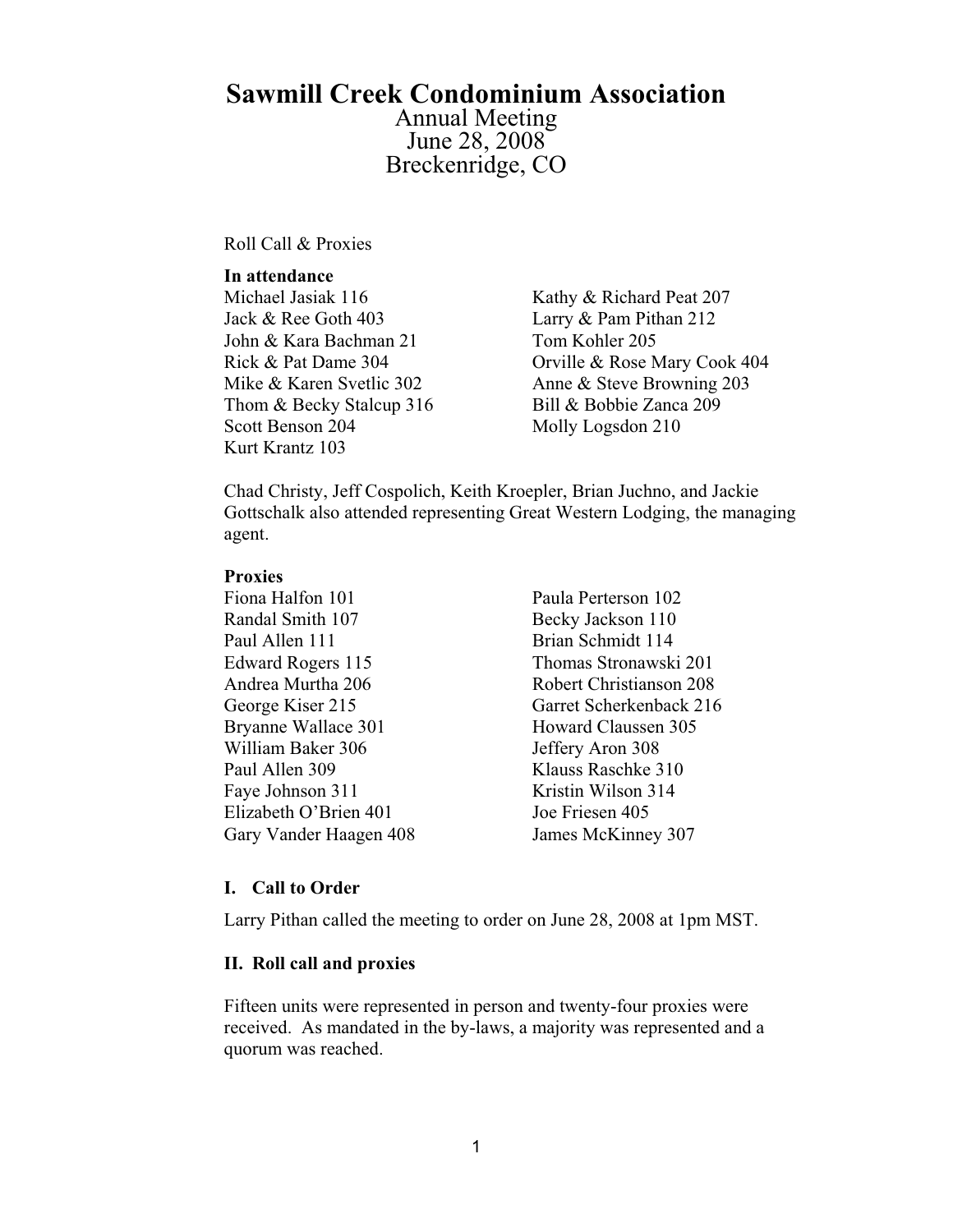#### **III. Verification of Notice**

The notice was approved in accordance with the By-laws. A copy was provided in the meeting packet.

#### **IV. Approval of Minutes from June 30, 2007 Annual Meeting.**

Jack Goth motioned to approve the 2007 meeting minutes, Tom Kohler seconded the motion, all were in favor and the motion was passed.

# **V. Financial Report**

*The financial report was presented by Keith Kroepler.* 

- **1. Profit & Loss Year End 2007**
	- a. At the end of 2007 the Association broke even, there was only a profit \$1,391.73.
	- b. Line item 8020 Income taxes was over \$1059 due to paying of taxes on assessment collected.
	- c. Line item 8025 Insurance was over \$2,100 due to an appraisal being done and additional insurance coverage was added.
	- d. Line item 8360 Trash was \$5300 over budget because it was based on 2006 when shut down due to building remodel.

#### **2. Balance Sheet as of 5/31/08**

- a. The Reserve account has \$68,000.
- b. Capital items to be completed in 2008 are Stairs treads and Parking lot asphalt. This will leave approximately \$30,000 after all is done.
- c. Retained earnings \$12,000 is a cushion from prior years that can be used for capital expenditures.
- d. All financials are audited each month by a CPA.

# **3. 2008 P&L Budget vs. Actual January 1 – May 31, 2008**

- a. Current YTD budget shows a possible \$9,000 deficit for year end, currently are at a \$7000 deficit.
- b. When the budget was made board said to leave at a \$4,000 deficit to see how things go.

# **4. 2008 Budget Overview**

- a. Every year \$50,000 goes into reserve account for capital expenditures.
- **b.** There are 54 units each paying \$350 a month for reserve and operating.

# **5. Income Comparison**

- a. In 2004 there was a \$19,000 profit.
- b. In 2005 there was a \$14,000 profit.
- c. In 2006 there was a \$25,000 profit.
- d. In 2007 there was only a \$1,000 profit.
- e. 2008 thus far shows a deficit of \$4000. This is due to electric going up. And also, after the remodel was complete, alarm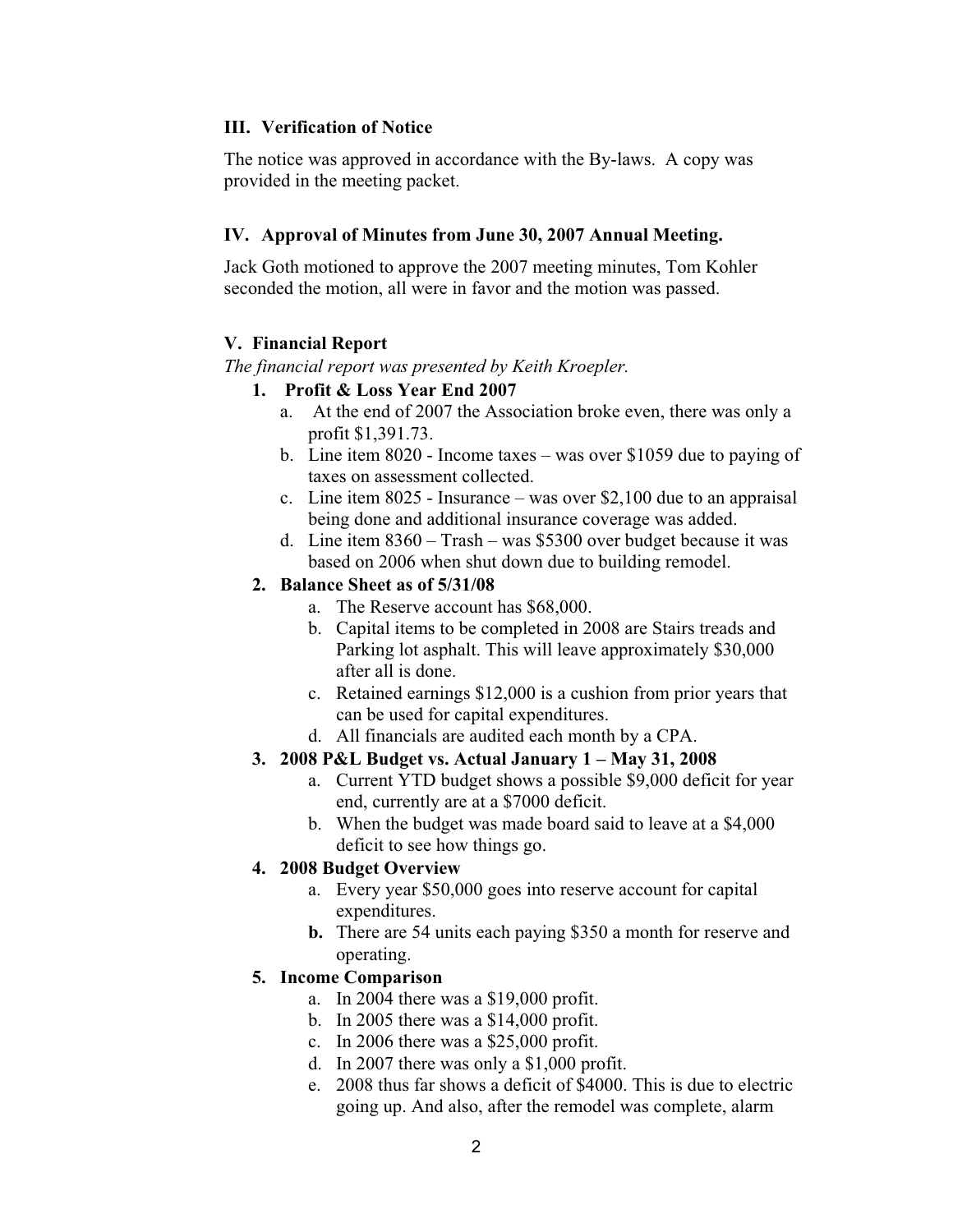monitoring and inspections are now required. Administrative expense increase was due to the annual meeting's food and conference call expense. Snow removal was budgeted for \$13,000, and already we've spent \$19,000. There was a lot of snow which was not expected when the budget was made.

f. Keith did comparison of dues with comparable condos and found that they are all \$400 a month.

#### **6. Approval of Finance Report**

Jack Goth made a motion to approve the financials, the motion was seconded by Karen Bachman, all were in favor and the motion was passed.

#### **VI. Property Manager's Report**

# **1. 2007 / 2008 Projects Completed**

- a. Parking Lot
	- 1. Driveway was asphalted.
- b. Elevators
	- 1. Elevator doors were replaced by the elevator manufacturer with non-swell doors at no expense to the Association.
	- 2. We had a non scratch coating put on the doors to help keep them looking better.
	- 3. We put a reflective coating on windows at the landings to help keep heat off the elevator doors.
- c. Common areas
	- 1. All sliding glass doors in the units have been replaced at no cost to the Association. The new doors should have fewer problems with warping.
	- 2. If there are any problems with your sliding door, please email Keith by end of Aug and he will have contractor out one more time to fix all at once.
	- 3. New retaining wall and landscaping is being done.
	- 4. Planters in back per board were only to be cleaned up.
	- 5. Carpeting originally was installed on 3rd & 4th floors along with water proofing as suggested by the contractor. The water proofing bubbled & caused the carpet to buckle. Contractor removed waterproofing and installed new carpet at no cost to the Association.
	- 6. We stocked the pond.
	- 7. Garage lights all replaced.
	- 8. We purchased a new grill for common area; now there are 2 grills.
	- 9. Heated threshold for elevator is to help keep elevator running; car will come down to bottom when not in use to help keep car warmer.

# **VII. Pending Projects**

1. Entrance to elevator at garage level to be replaced with stamped concrete and will be heated for snow melt.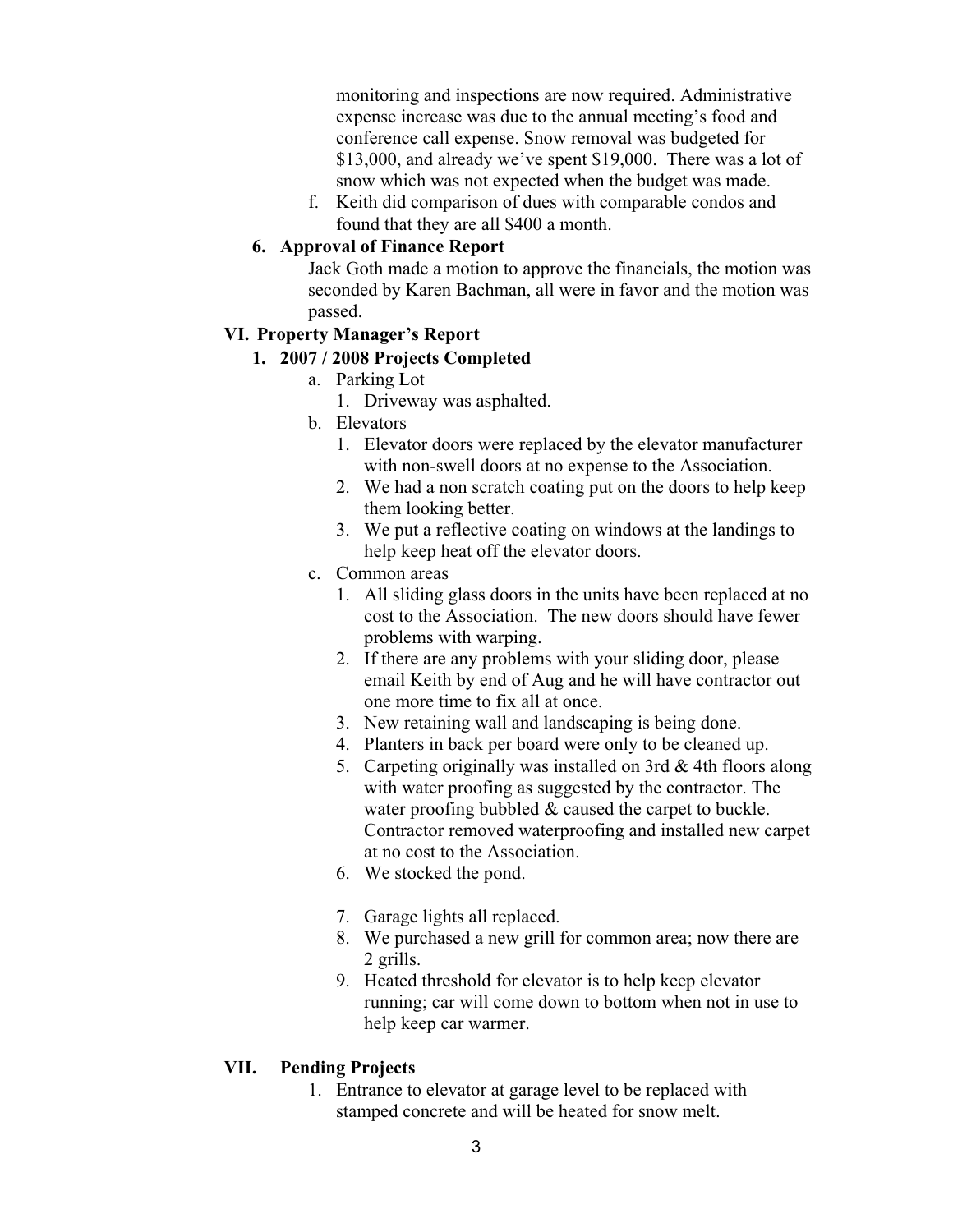- 2. Stair treads will be replaced with metal treads.
- 3. Snow run off in back is flowing into the building-Great Western Lodging is going to keep track of and try to keep snow away from that area to help keep from flooding the building.

#### **VIII. Discussion**

- 1. Old elevator doors will be removed from the storage room.
- 2. Garage stairs are on schedule to be repaired but will not be replaced. Only outside stairs will get the new treads to help keep snow and ice out of the building.
- 3. Dumpsters need to be walled in to cover them up; Great Western Lodging will have done by fall.
- 4. Carpeting on decks this will compromise the water proofing and is not allowed. Do not use metal shovels on decks either, this will remove water proofing.
- 5. Grills on decks are not allowed due to fire code, except on  $1<sup>st</sup>$ floor because they can put grill further out.
- 6. Asphalt grooves from cars are cosmetic and are not harmful to the asphalt.
- 7. There was a concrete gulley put into the driveway to drain water away from asphalt and prolong the life of asphalt.

#### **IX. Old Business**

#### **1. Hot Tub Replacement**

- a. Entire deck around hot tub was replaced.
- b. Moved pumps from pump room closer to hot tub so they are more efficient.
- c. Currently uses a peroxide system which is really bad for the hot tub and parts. The peroxide corrodes the pumps and piping.
- d. Great Western Lodging (GWL) is looking into a salt system which will be a couple years down the road until it's available & proven reliable for hot tubs.
- e. GWL will monitor and repair as needed.
- f. Hot tub closed quit a bit due to pumps-this is due to the peroxide corroding the pumps, and parts are needed to repair. Sometimes we have to wait for parts to come in. Some asked about keeping some parts on hand - we use a contractor to repair and the contractor does not keep all parts for all hot tubs and may need to order them.

#### **2. Satellite Dishes**

- a. Per Decs & Bylaws, no satellite dishes are allowed. Sawmill Creek is a part owner with the current cable company provider, and cost is ½ of Comcast.
- b. Board will look into more channels.
- **X. New Business** 
	- **1. Breckenridge Update**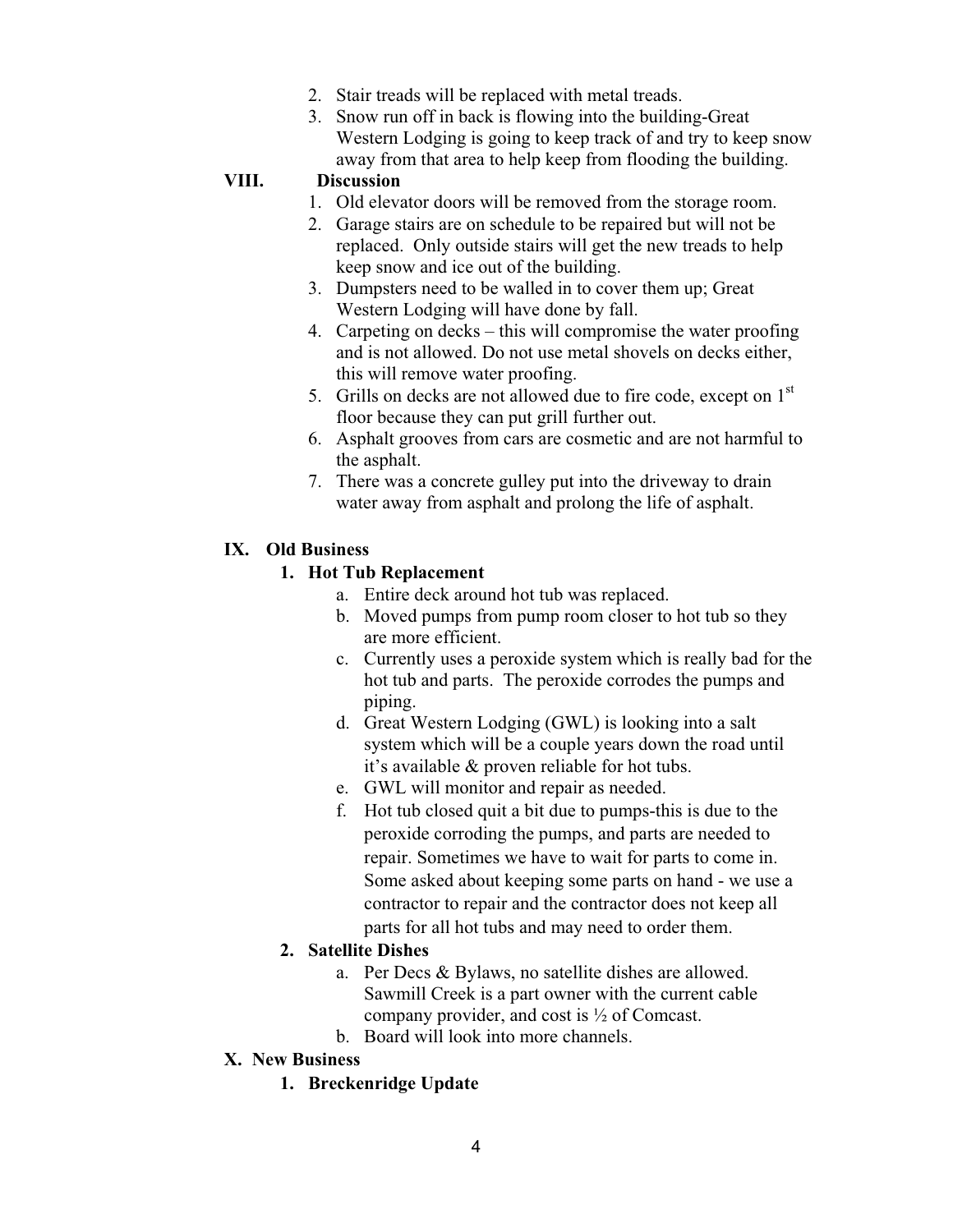- 1. Riverwalk Center has completed the new addition to their building.
- 2. Vail Resorts wants to open Peak 8 first but this has not happened the last couple years and would be bad for rentals.
- 3. Vail Resorts is going to try and build on 2 lots; it has not been approved as of yet.
- 4. Slight increase in destination skier and decrease on day skier due to pay parking.
- 5. Sales prices are increasing but number of sales is down
- 6. Pine beetle is bad and getting worse. For every brown tree there is another 8 trees infected

# **2. Digital and HD TV**

- a. Per Bylaws, no satellite dishes are allowed at Sawmill.
- b. Board is going to the other associations and will discuss more channels to be added to current cable.

# **3. Door Locks**

a. One owner put a key pad door lock on their door - doors are owned by association, not owner, and this is not acceptable. This is due to security and safety being compromised when changed. Association will fix if not working properly.

# **4. Pond/Stream Change**

- a. Upper part was redone 2 years ago.
- b. Dredged and cleaned 3 years ago at association expense of approximately \$30,000 each time.
- c. Board & GWL will investigate if anything can be done about this, or make back into a stream.
- d. If not dredged, ice builds up and flows over bridge.

# **5. Revisions of By-Laws**

- a. Original Bylaws are from the developer and some changes need to be made.
- b. To change the Decs, there needs to be 75% owner approval and 100% mortgage approval.
- c. The board would like to change how the insurance part reads.
	- I. Currently the Association is liable for common areas including building, Owners liable for contents of their unit. If there is a loss, the two insurances tend to fight and usually the association is held responsible.
	- II. They would like to change it such that the Association has insurance to cover entire building, including contents. This will make it so there is no fighting amongst companies. Owners can get additional coverage at their expense if policy does not cover all property in unit.
	- III. Change Bylaws to increase deductible. And the owner, from which loss emanated, will be